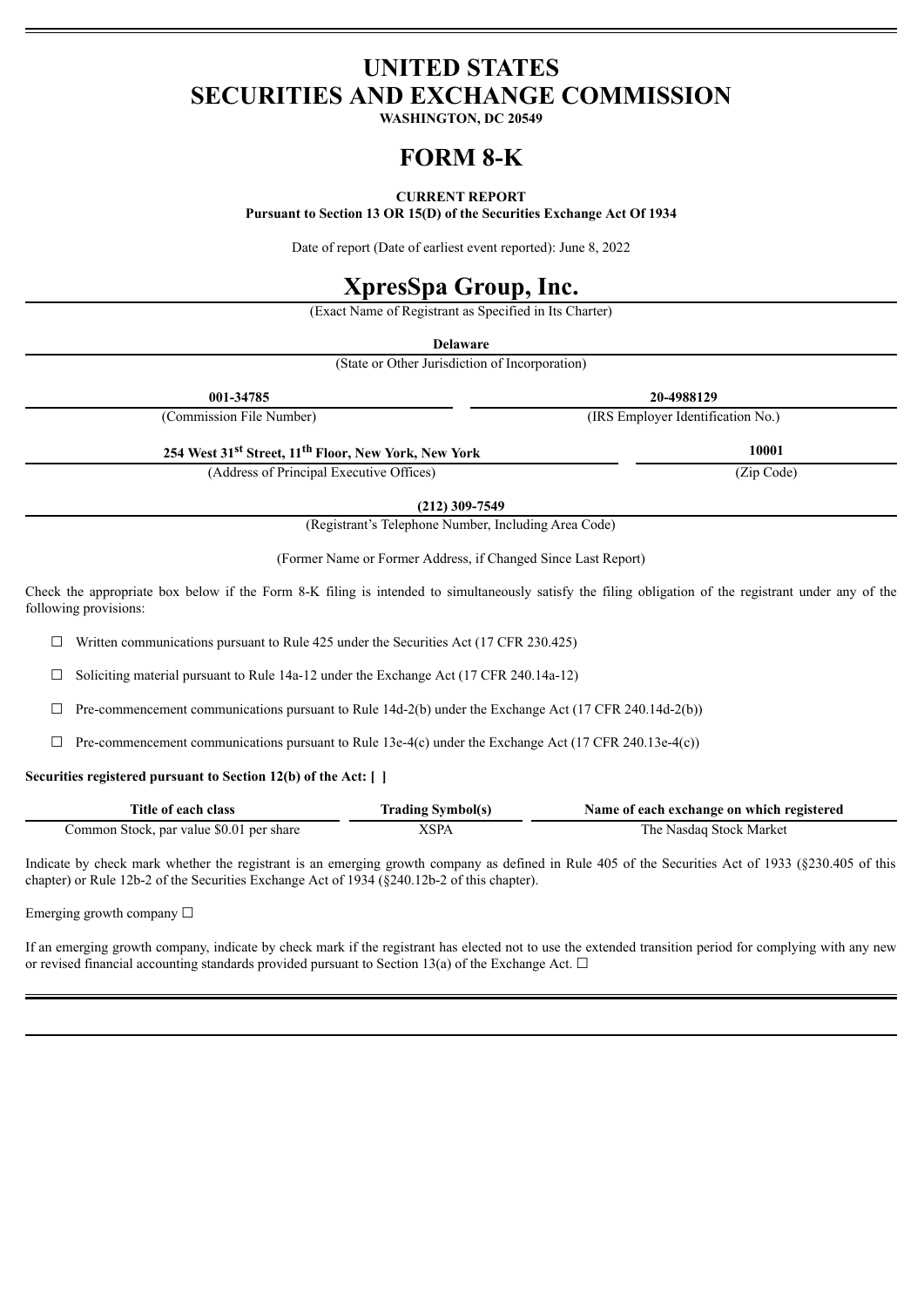#### Item 3.01 Notice of Delisting or Failure to Satisfy a Continued Listing Rule or Standard: Transfer of Listing.

On June 8, 2022, XpresSpa Group, Inc. (the "Company") received a written notification (the "Notice") from the Listing Qualifications Department of the NASDAQ Stock Market LLC ("Nasdaq") notifying the Company that the closing bid price for its common stock had been below \$1.00 for 30 consecutive business days and that the Company therefore is not in compliance with the minimum bid price requirement for continued inclusion on The Nasdaq Capital Market under Nasdaq Listing Rule 5550(a)(2) (the "Bid Price Requirement"). The Notice has no immediate effect on the listing or trading of the Company's common stock, which continues to trade on the Nasdaq Capital Market under the symbol "XSPA".

Under the Nasdaq Listing Rules, the Company has a period of 180 calendar days from the date of the Notice to regain compliance with the Bid Price Requirement. Accordingly, the Company has until December 5, 2022 (the "Compliance Date"), to regain compliance with the Bid Price Requirement. To regain compliance, the closing bid price of the Company's common stock must be at least \$1.00 for a minimum of ten consecutive business days prior to the Compliance Date. In the event the Company does not regain compliance by the Compliance Date, the Company may be eligible for an additional 180 calendar day compliance period. To qualify for this second compliance period, the Company will be required to meet the continued listing requirement for market value of publicly held shares and all other initial listing standards for The Nasdaq Capital Market, with the exception of the Bid Price Requirement, and will need to provide written notice of its intention to cure the deficiency during the second compliance period, by effecting a reverse stock split, if necessary.

The Company intends to monitor the closing bid price of its common stock and may, if appropriate, consider available options to regain compliance with the Bid Price Requirement. However, there can be no assurance that the Company will be able to regain compliance with the Bid Price Requirement, or will otherwise be in compliance with other Nasdaq Listing Rules.

# Item 5.02. Departure of Directors or Certain Officers; Election of Directors; Appointment of Certain Officers; Compensatory Arrangements **of Certain Officers**

On June 14, 2022, the Company announced the separation of service with the Company of James A. Berry, the Chief Financial Officer, effective June 13, 2022. The Company also announced that the Board had appointed Omar A. Haynes as Interim Chief Financial Officer of the Company, which became effective on June 13, 2022. In such role, Mr. Haynes will serve as the Company's principal financial officer and principal accounting officer for SEC reporting purposes, pursuant to the terms of his current employment arrangements with the Company.

Mr. Haynes, 40, has served as Vice President of Treasury & Finance of the Company since June 2021 and will continue to retain those titles while serving as the Company's Interim Chief Financial Officer. He joined the Company as Associate Director of Finance in March 2017, then served as Director of Finance, Analytics & Treasury from January 2019 to June 2020 and Treasurer & Senior Director of Finance from June 2020 to May 2021. Before joining the Company, he worked in corporate structuring and interim management consulting, focusing on performance improvement and cash management.

For his service as Interim Chief Financial Officer, Mr. Haynes will receive a base salary of \$288,750 annually, subject to review by the Compensation Committee of the Company's board of directors. He is eligible to receive an annual cash bonus with a target of 50% of his base salary and will be eligible to participate in any annual bonus or other incentive compensation program that the Company may adopt from time to time for its executive officers.

There was no other arrangement or understanding pursuant to which Mr. Haynes was selected as an officer of the Company. There are no family relationships between Mr. Haynes and any director or executive officer of the Company. There are no related party transactions in respect of the Company of the kind described in Item 404(a) of Regulation S-K in which Mr. Haynes was a participant.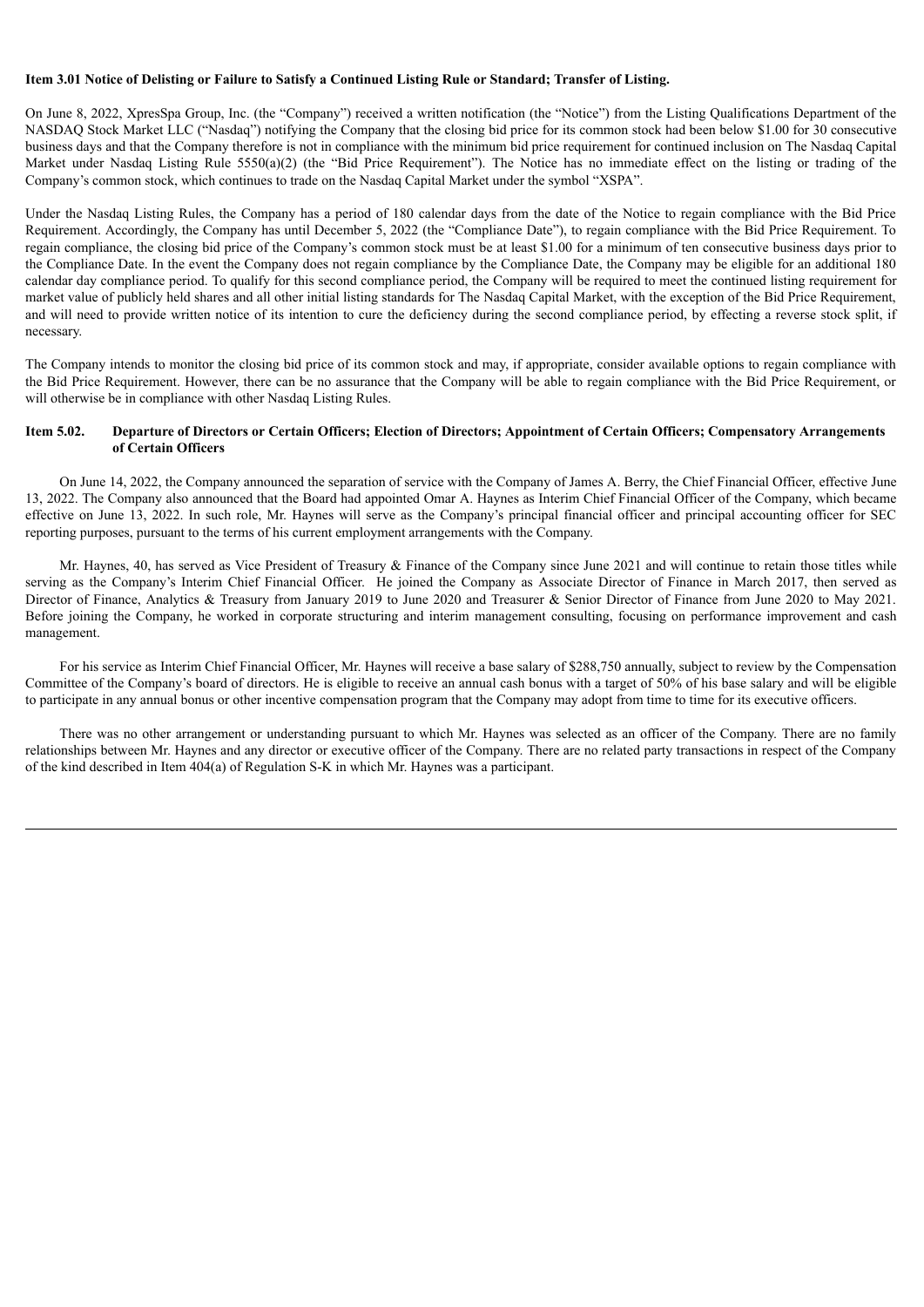#### **Item 8.01. Other Events**

On June 14, 2022, the Company issued a press release regarding the changes in roles of Messrs. Berry and Haynes discussed in Item 5.02 above. A copy of the press release is attached hereto as Exhibit 99.1 and is incorporated herein by reference.

# **Item 9.01. Financial Statements and Exhibits**

(d) Exhibits

99.1 Press [Release,](#page-4-0) dated June 14, 2022

104 Cover page Interactive Data File (embedded within the Inline XBRL document)

## **FORWARD-LOOKING STATEMENTS**

This Form 8-K contains forward-looking statements that we intend to be subject to the safe harbor provisions of the Private Securities Litigation Reform Act of 1995. All statements contained in this Form 8-K, other than statements of historical facts may constitute forward-looking statements within the meaning of the federal securities laws. These statements can be identified by words such as "expects," "plans," "projects," "will," "may," "anticipates," "believes," "should," "intends," "estimates," and other words of similar meaning. Any forward-looking statements contained herein are based on current expectations, and are subject to a number of risks and uncertainties. Many factors could cause our actual activities or results to differ materially from the activities, performance, achievements or results to differ materially from the activities and results anticipated in forward-looking statements. These risks and uncertainties include those described in the "Risk Factors" section as detailed from time to time in the Company's reports filed with the Securities and Exchange Commission ("SEC"), including the Company's annual report on Form 10-K, periodic quarterly reports on Form 10-Q, current reports on Form 8-K and other documents filed with the SEC. In addition, forward-looking statements may also be adversely affected by general market factors, general economic and business conditions, including potential adverse effects of public health issues, such as the COVID-19 outbreak (including any new variant strains of the underlying virus) on economic activity, among other factors. The forward-looking statements contained in this Form 8-K speak only as of the date the statements were made, and the Company does not undertake any obligation to update forward-looking statements, except as required by law.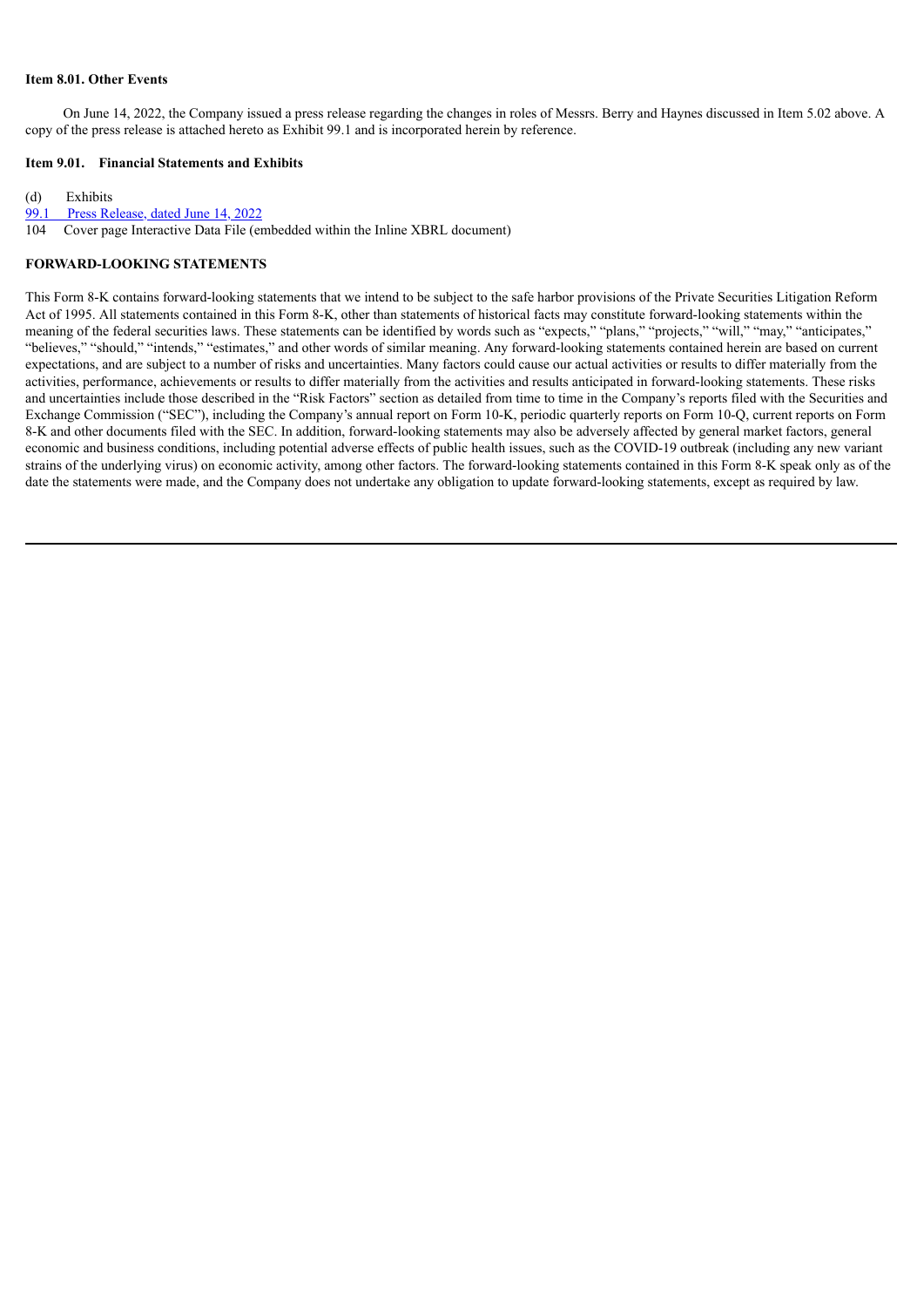# **SIGNATURES**

Pursuant to the requirements of the Securities Exchange Act of 1934, the registrant has duly caused this report to be signed on its behalf by the undersigned hereunto duly authorized.

# **XpresSpa Group, Inc.**

Date: June 14, 2022 By: /s/ Scott R. Milford

Name: Scott R. Milford Title: Chief Executive Officer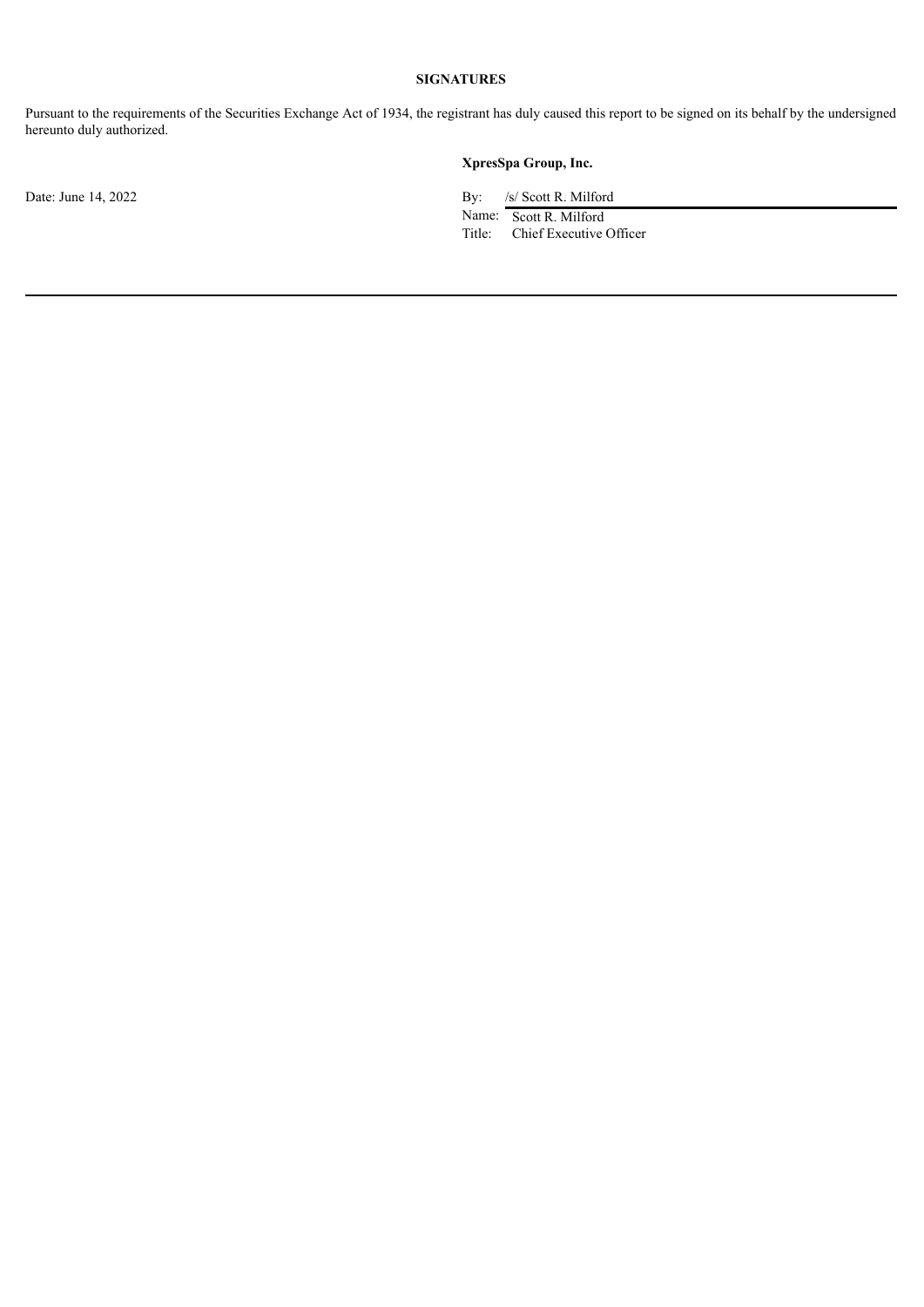# **XpresSpa** Group

# **XpresSpa Group Announces the Separation of Service of Chief Financial Officer**

**James Berry**

# *Omar Haynes Named Interim Chief Financial Of icer*

<span id="page-4-0"></span>NEW YORK, June 14, 2022 - XpresSpa Group, Inc. (Nasdaq: XSPA), a travel health and wellness company, today announced the separation of service with the Company of James A. Berry, effective June 13, 2022. The Company has named Omar A. Haynes as Interim Chief Financial Officer while it conducts an executive search to fill the position permanently.

Mr. Haynes joined the Company as Associate Director of Finance in March 2017, served as Director of Finance, Analytics & Treasury from January 2019 to June 2020, and then Treasurer & Senior Director of Finance from June 2020 to May 2021. Previously he was an associate at both Alvarez & Marsal and Conway, Del Genio, Gries & Co. Mr. Haynes holds a Bachelor of Arts in Quantitative Economics from Tufts University.

Scott Milford, XpresSpa Group Chief Executive Officer, said, "On behalf of our Board and the entire team, I want to thank James and wish him the best in his future endeavors. I also want to thank Omar for stepping into this interim role to help build the momentum necessary for growth. Omar is well suited to serve as our Interim Chief Financial Officer given his strong financial background and tenure with the Company. We have launched a search for a full-time Chief Financial Officer and look forward to naming that individual once they have been identified."

## **About XpresSpa Group, Inc**.

XpresSpa Group, Inc. (Nasdaq: XSPA) is a leading global health and wellness holding company operating three brands: XpresCheck®, XpresSpa®, Treat™.

- XpresCheck is a leading on-site airport provider of Covid-19 screening and diagnostic testing with 15 locations in 12 domestic airports. XpresCheck is also partnered with the CDC and Concentric by Ginkgo, conducting biosurveillance monitoring at four major domestic airports to identify existing and new SARS-CoV-2 variants.
- XpresSpa is a leading airport retailer of wellness services and related products, with 23 locations in 13 airports globally.
- Treat is a travel health and wellness brand that is providing on-demand access to healthcare through technology and personalized services, including two domestic airport locations.
- To further build on XpresSpa Group's expertise in the health and wellness space, the Company acquired HyperPointe, a leading digital healthcare and data analytics relationship marketing agency serving the global healthcare industry, in January 2022.

To learn more about XpresCheck, visit: www.XpresCheck.com To learn more about XpresSpa, visit www.XpresSpa.com To learn more about Treat, visit: www.Treat.com To learn more about HyperPointe, visit: www.Hyperpointe.com

Twitter: @xprescheck and Instagram: @realxprescheck Twitter: @XpresSpa and Instagram: @XpresSpa Twitter: @Treat\_Care and Instagram: @treat\_care